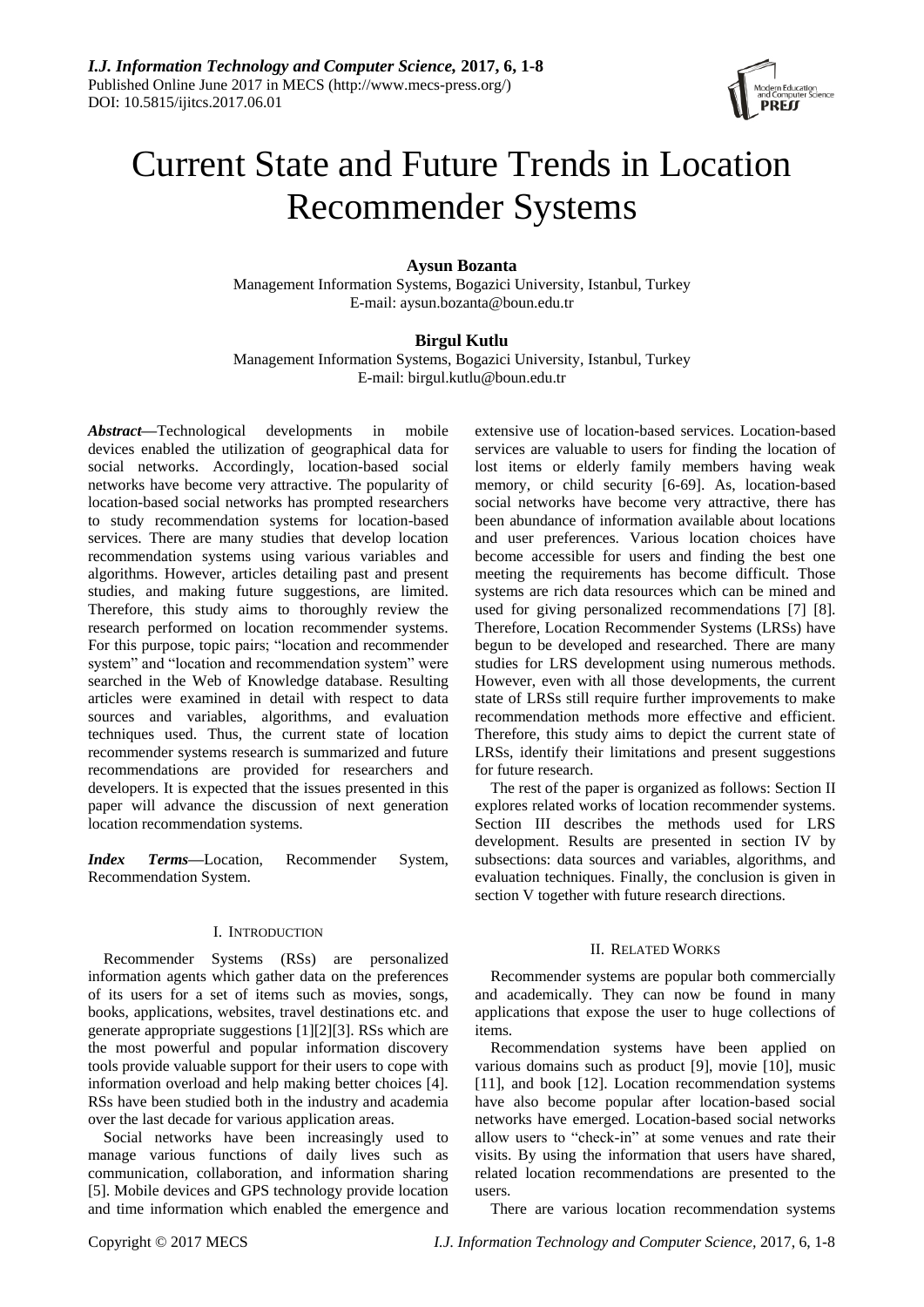which use different data sets and algorithms in the literature. These algorithms are generally divided into two: algorithms that utilize collaborative filtering and algorithms that utilize content based filtering. Collaborative filtering establishes that personal recommendations can be computed by calculating the similarity between one user's preferences and the preferences of other individuals [13]. On the other hand, content-based filtering utilizes the information about an item itself for recommendations [13]. Moreover, hybrid composites of collaborative and content-based filtering have recently been awarded for their ability to improve rating prediction [14]. However, those approaches ignore contextual information such as time, weather, etc. In context-aware recommendation systems, user preferences for items are not only a function of items themselves, but also a function of the context in which items are being considered [15].

In addition, there are studies surveying location recommendation systems whose content, coverage and time span is different than this study [13][16][17][18].

#### III. METHOD

This study aims to review the research performed on LRSs and to propose influential suggestions for future research. Based on the research objective defined, it was aimed to produce an updated snapshot of the existing knowledge relevant to LRSs.

There are many different databases available for searching scholarly articles and it is important that the appropriate databases are included. For this purpose, Web of Knowledge, which provides the most reliable, integrated, multidisciplinary research connected through linked content citation metrics from multiple sources within a single database, was chosen.

The search was conducted from 1945 to the end of 2015, without resource type limitation. Topic pairs; "location and recommender system" and "location and recommendation system" were searched in the topic of the Web of Knowledge database yielding 86 and 115 results respectively.

First elimination was executed by disregarding the patents, inaccessible articles and titles that exist on both result sets. After the first elimination, 140 articles remained.

The second elimination phase entailed reviewing of the abstracts and excluding irrelevant studies. For this purpose, systems that do not recommend location, places or venues were excluded. This elimination resulted in a total of 55 articles.

Consequently, those articles were examined in detail with respect to research methods applied, data sources, variables, algorithms and evaluation techniques used.

#### IV. RESULTS

Although the roots of recommender systems hold on to the past research, these systems emerged as an independent research area in the mid-1990s [19]. On the other hand, the emergence of location-based recommender systems depends on the increasing ubiquity of internet-accessing smart devices. Accordingly, research on LRSs have been increasing and this growth has been accelerated after 2010 (Fig.1).



Fig.1. Frequency of papers according to publishing years

This increase can be explained by the launch of location-based social network applications such as Gowalla (2007) and Foursquare (2009). In 2009, Foursquare for developers was announced and various APIs were shared with users. In 2012, Gowalla went out of business and its data have become publicly available. Afterwards, those APIs and datasets have been started to be used by researchers for data collection and analysis. Eventually the studies have been slightly decreased due to the changes in terms and conditions.

Regarding the articles examined in this study, out of 55 researches, only 3 of them proposed a framework, 2 of them presented prototypes and remaining 50 focused on improving existing algorithms. The detailed evaluation of those 55 articles will be given in next subsections.

#### *A. Data Sources and Variables*

Data sources and variables that were used, respective years and references are presented in Table 1.

The mostly used data sources are Foursquare which is used by 50 million people each month and 8 billion check-ins were made until now [20], and Flicker which is one of the mostly used photo sharing applications including 15 billion photos uploaded by users [21].

Although, user rating is the mostly used variable in literature contextual variables were also emphasized. It is observed that friendship, time, and review/tips were the mostly utilized variables.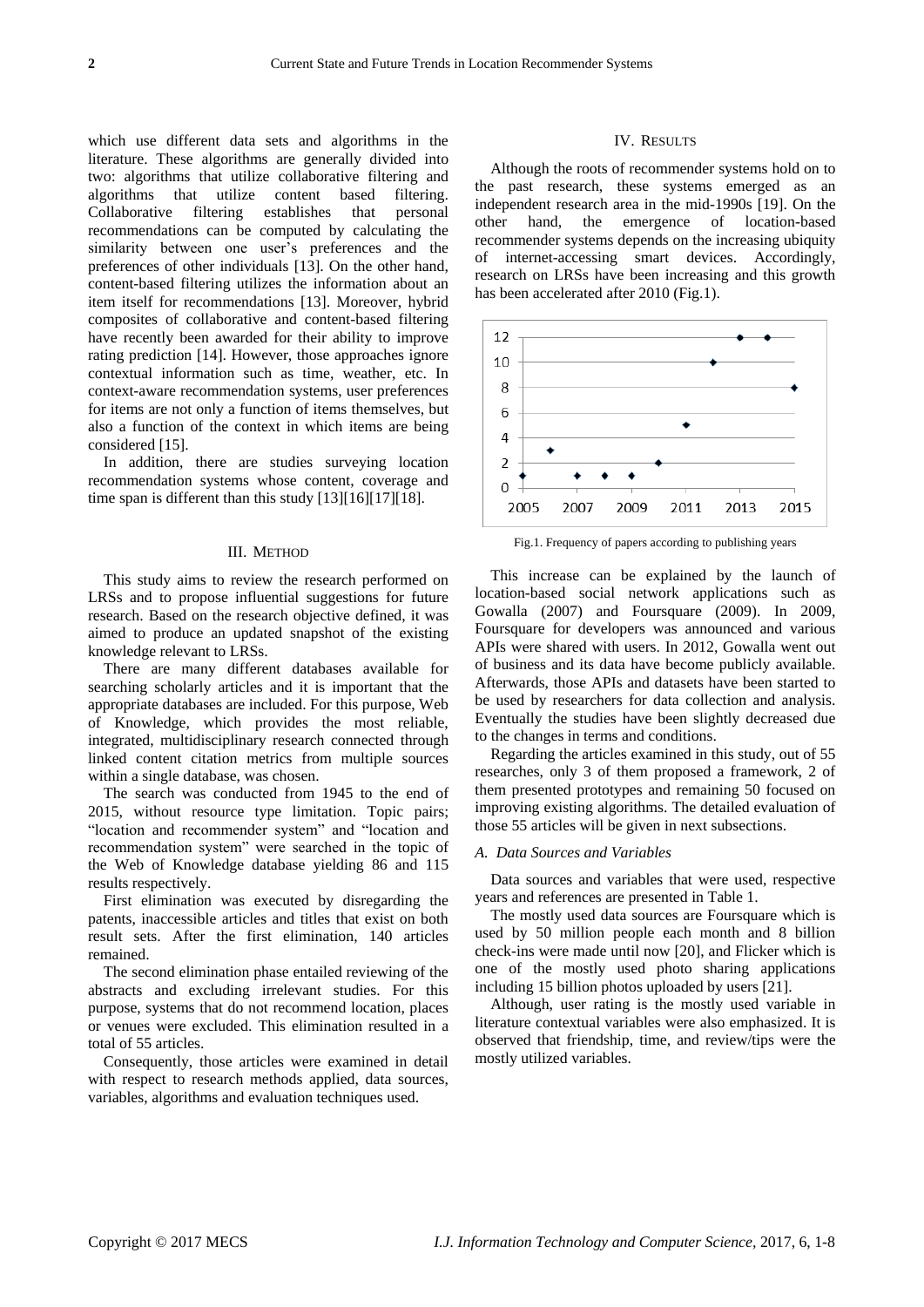| <b>Data Sources</b>              | <b>Variables</b>                                                                                        | Year                   | <b>Reference</b>          |
|----------------------------------|---------------------------------------------------------------------------------------------------------|------------------------|---------------------------|
|                                  | category                                                                                                | 2013                   | $[22]$                    |
| Foursquare                       | Tips, mayor, to-do<br>list, user's friend<br>list                                                       | 2012,<br>2014          | [23][24]                  |
|                                  | social relations,<br>ratings, distances                                                                 | 2014.<br>2015          | [25][26]                  |
|                                  | tips                                                                                                    | 2015                   | $[27]$                    |
| Flickr                           | Weather, time                                                                                           | 2013.<br>2015          | [28][29]                  |
|                                  | tag                                                                                                     | 2010.<br>2014,<br>2015 | [29][30]<br>[31][32] [33] |
| Naver Map                        | location, time,<br>weather                                                                              | 2007                   | $[34 - 42]$               |
| Yahoo Life<br>Plus.<br>Panoramio | keyword, map,<br>time sequence,<br>category, image                                                      | 2009,<br>2014          | [35][36]                  |
| <b>LION</b> Travel               | gender,<br>age,constellations,<br>selling place,                                                        | 2011                   | $[37]$                    |
| pin@clip                         | distance, time                                                                                          | 2011                   | $[38]$                    |
| <b>GPS</b> Data                  | the sequence of<br>movements, the<br>visited popularity,<br>the hierarchical<br>property of<br>location | 2011,<br>2012          | [39][40]                  |
| <b>GSM</b>                       | trajectory                                                                                              | 2012                   | [41]                      |
| Zomato                           | Affordability,<br>Cuisine-<br>Preference,<br>Vegan-Factor,<br>Reputation of<br>Item                     | 2014                   | $[42]$                    |
| Jie Pang                         | time, location,<br>category,<br>popularity of<br>location                                               | 2014                   | [43]                      |
| Gowalla                          | friendship, date<br>and time, latitude<br>and longitude                                                 | 2015                   | [44][45]                  |
| Facebook                         | gender, race, age,<br>and travel season                                                                 | 2015                   | $[32]$                    |
| Geosocial <sub>2</sub>           | friendship, date<br>and time, latitude<br>and longitude                                                 | 2015                   | $[44]$                    |
| google+,<br>Yelp, Qype           | review                                                                                                  | 2015                   | $[46]$                    |

*B. Algorithms*

Algorithms used in academic research are presented in Table 2. with respect to publication years.

Table 2. Algorithms

| <b>Algorithm</b>               | Year                                      | <b>Reference</b>             |
|--------------------------------|-------------------------------------------|------------------------------|
| <b>Association Rule Mining</b> | 2005                                      | [47]                         |
| <b>Decision Tree</b>           | 2006                                      | [48]                         |
| Collaborative Filtering (CF)   | 2006,2<br>011.<br>2012,2<br>013           | [49][50][51]<br>[52] [53]    |
| Item-based CF                  | 2006,<br>2008.<br>2011,<br>2012,<br>2013. | [23][24][37]<br>[50][54][55] |

|                                                                   | 2014                            |                                                                          |
|-------------------------------------------------------------------|---------------------------------|--------------------------------------------------------------------------|
| <b>Bayesian Network</b>                                           | 2007                            | $[34]$                                                                   |
| Mean-shift based GPS<br>Clustering                                | 2010                            | $[30]$                                                                   |
| Behavioral Cost-Benefit Anal.                                     | 2011                            | $[38]$                                                                   |
| CF with using HGSM                                                | 2011                            | $[39]$                                                                   |
| Hybrid Method                                                     | 2011,<br>2012,<br>2015          | [37][56][57]<br>[58][59]                                                 |
| Tree Algorithms: LZ, LeZi<br>Update and Active LeZi               | 2012                            | [41]                                                                     |
| Ranking-based collective tensor<br>and matrix factorization model | 2012                            | [40]                                                                     |
| <b>Artificial Neural Network</b>                                  | 2012,<br>2013                   | $[60][61]$                                                               |
| Sequential Pattern Mining                                         | 2013                            | $[62]$                                                                   |
| Multinomial Bernoulli model of<br>Naive Bayesian                  | 2013                            | $[22]$                                                                   |
| Learning Automata based<br>Sentiment Analysis                     | 2013                            | $[27]$                                                                   |
| A* algorithm and genetic<br>algorithm                             | 2013                            | [63]                                                                     |
| Location-Aware and<br>Preference-Aware Clustering                 | 2013                            | $[25]$                                                                   |
| location-aware reputation based<br>collaborative filtering (LRCF) | 2014                            | [42]                                                                     |
| Multi-dimensional index, aR-<br>Tree                              | 2014                            | $[64]$                                                                   |
| Random Walk with Restart<br>(RWR)                                 | 2014                            | $[31]$                                                                   |
| SlopeOne Algorithm                                                | 2014                            | $[65]$                                                                   |
| User partitioning and travel<br>penalty techniques                | 2014                            | $[24]$                                                                   |
| <b>Context-Aware Techniques</b>                                   | 2006,<br>2012,<br>2013,<br>2015 | [26][28][29]<br>[33][48][51]<br>[56][58][60]<br>[61][66][67]<br>[68][69] |
| LA, LCA-LDA and TA                                                | 2014,<br>2015                   | [26][45]                                                                 |
| Na ive Bayesian                                                   | 2015                            | $[32]$                                                                   |
| Author topic model-based CF                                       | 2015                            | $[70]$                                                                   |
| PLSA topic model                                                  | 2015                            | $[33]$                                                                   |
| Algorithm based on fluency<br>heuristic                           | 2015                            | $[46]$                                                                   |
| Higher-order singular value<br>decomposition                      | 2015                            | $[44]$                                                                   |
| <b>Kernel Density Estimation</b>                                  | 2015                            | $[29]$                                                                   |
| Crowdsourcing                                                     | 2014                            | $[71]$                                                                   |

The mostly utilized algorithms are collaborative filtering and content based filtering [72].

In collaborative filtering, personal recommendations can be computed by calculating the similarity between one user's preferences and the preferences of other individuals. In this type of filtering the preferences of a large user group are recorded. Given a user that is seeking recommendations, similarity metrics are utilized to find a subgroup of people that present preferences similar to that user. Afterwards, average of the preferences of that subgroup is computed [73]. A key advantage of the collaborative filtering approach is that it does not rely on machine analyzable content and therefore it is capable of accurately recommending complex items such as movies without requiring an "understanding" of the item itself. However, collaborative filtering approaches often suffer from three problems: cold start, scalability, and sparsity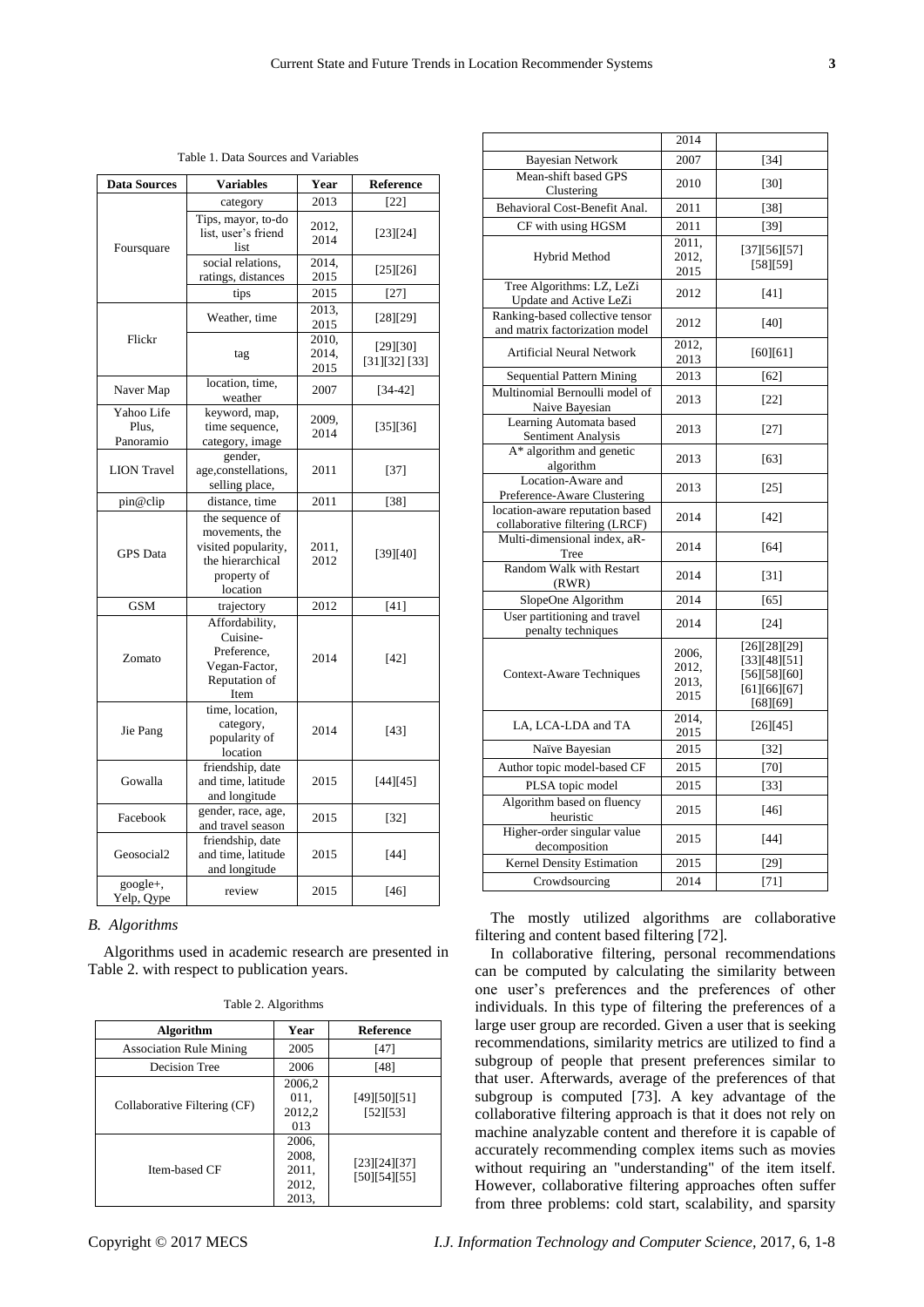[74]. On the other hand, content-based filtering utilizes the information about an item for recommendations. The advantage of this method is that it is not limited to suggesting options that have previously been rated by the users. These characteristics remove the cold-start problem of collaborative filtering approach. Furthermore content based filtering can provide the user with a better explanation as to why option X was suggested.

Content based filtering recommendation algorithms hold a set of items denoting the user's preferences. The task of the algorithm is to classify an unseen item (an option the user has not expressed any opinion about), as something relevant or irrelevant for the user [73-66]. Moreover, hybrid composites of collaborative and content-based filtering have recently been valued for their ability to improve rating prediction.

Context-Aware Recommender Systems (CARS), which deal with modeling and predicting the user tastes and preferences by incorporating available contextual information into the recommendation process as explicit additional categories of data.

Recently, hybrid methods and context-aware techniques have been intensively used for location recommender systems. It is obvious that using contextual information increases the power of recommending more relevant items to the users.

Although, users' preferences and venue characteristics were considered as the necessary input data for building recommender systems, there is increasing attention to temporal features of the data and the social network links between users.

## *C. Evaluation Techniques*

A crucial step of all recommender system research is choosing a right methodology to evaluate the quality of the recommendations.

Evaluation metrics that have been used for location recommender systems, respective years and references are presented in Table 3.

Precision and recall are the most frequent metrics that are used for the evaluation of LRSs together with Mean Absolute Error (MAE).

| <b>Evaluation Metric</b>        | Year                                              | <b>Reference</b>                                             |
|---------------------------------|---------------------------------------------------|--------------------------------------------------------------|
| Precision                       | 2006,<br>2009,<br>2010,<br>2013,<br>2014,<br>2015 | [25][26][28][30]<br>[31][33][35][42]<br>[50][54][70][75][76] |
| Recall                          | 2006,<br>2010,<br>2013,<br>2014,<br>2015          | [25][26][31][42]<br>[50][54][70][76]                         |
| Mean Absolute Error<br>(MAE)    | 2006,<br>2012,<br>2013,<br>2014                   | [44][48][55][60]<br>[65] [75] [77]                           |
| Mean Average Precision<br>(MAP) | 2011,<br>2013,<br>2015                            | [28][29][33] [39]                                            |

Table 3. Evaluation Techniques

| F-Measure                            | 2013,<br>2014          | [42][50][75]     |
|--------------------------------------|------------------------|------------------|
| E-Measure                            | 2013                   | [50]             |
| k-value                              | 2014                   | [64]             |
| <b>Benefit Ratio</b>                 | 2013,<br>2015          | [28][33]         |
| <b>Execution time</b>                | 2013,<br>2014          | [24][27][64][65] |
| <b>Error Rate</b>                    | 2011,<br>2014          | $[37]$ $[78]$    |
| Root mean squared error<br>(RMSE)    | 2012,<br>2013.<br>2015 | [40][44][55][60] |
| Normal Mean Absolute<br>Error (NMAE) | 2013                   | $[55]$           |
| RAE, RRSE                            | 2013                   | [60]             |
| hit rate and resource<br>consumption | 2012                   | [41]             |
| <b>NDCG</b>                          | 2011                   | [39]             |
| User evaluation                      | 2011,<br>2014          | [51] [43]        |

# V. CONCLUSION

In the last decade, location-aware recommendation approaches made an important progress with the new systems and academic research. However, there are still unsolved problems and needs for more effective recommendations.

In this study, the existing literature have been reviewed comprehensively for location recommender systems. The data sources and variables that have been used, algorithms that have been applied, and the evaluation techniques have been examined.

The current state of LRSs has been presented by examining 55 articles from Web of Knowledge database. Further research recommendations for data and variable use, algorithms and evaluation techniques are summarized in next subsections.

## *A. Future Research Directions*

This study presents the current state of location recommender systems and discusses future perspectives. These perspectives include the incorporation of contextual information into the recommendation process, personalization with different techniques such as gathering user's priorities, using more user-related information (age, gender, etc.), integration of social network analysis in recommendation process, using different techniques for evaluation:

- The importance of contextual variables such as traffic conditions, weather, time, time sequence, visit length, visit rhythm, is noticed by the researchers [26] [28] [29] [33] [48] [51] [56] [60] [61] [66] [67] [68] [69]. However, both the addition method (pre-filtering, post-filtering etc.) and the discretization of those variables still require further research [28] [48] [79].
- Personalization is crucial for effective LRS [47-44] so user-related variables such as age, gender, race should be included [33].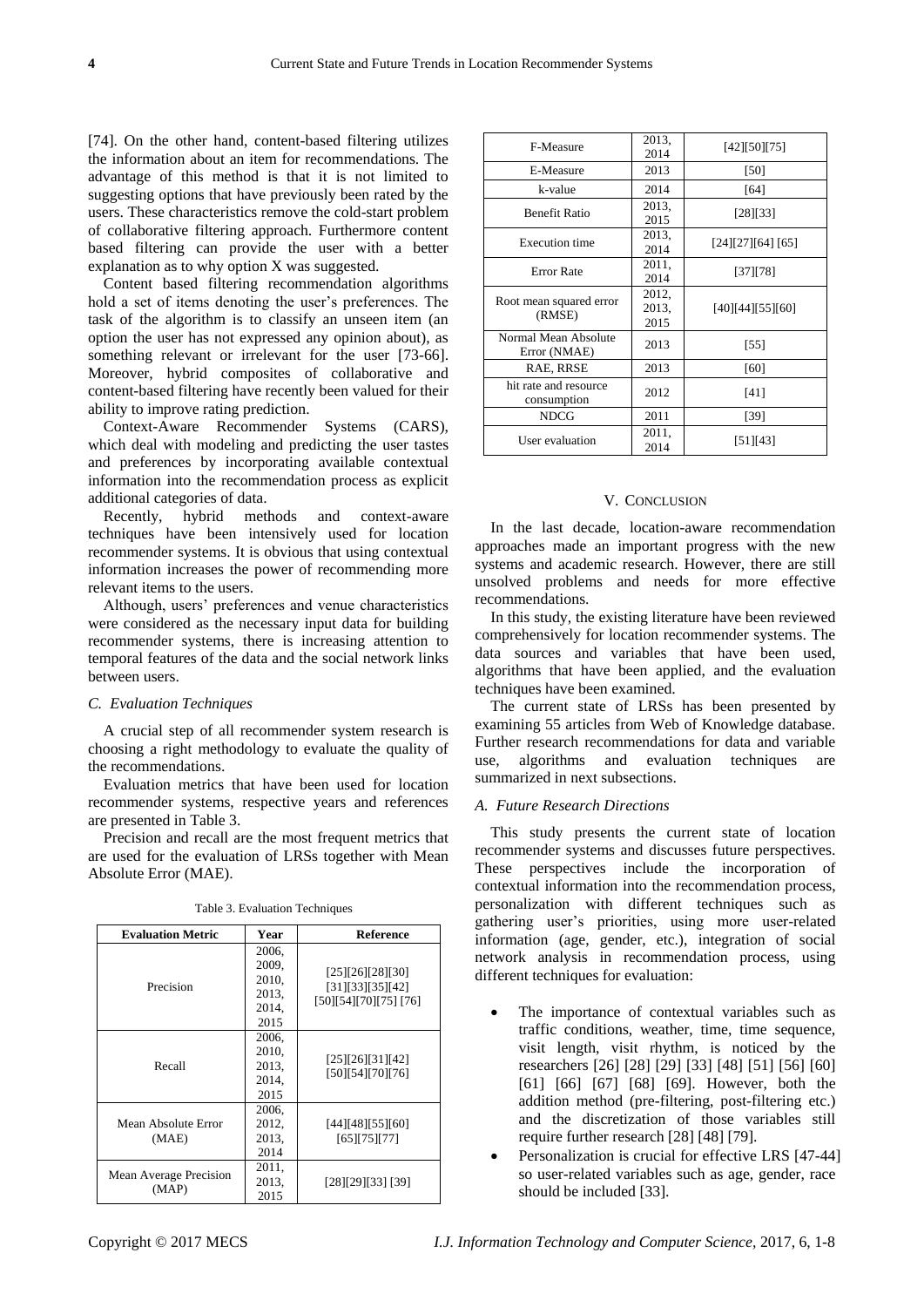- Gathering user priorities for each criterion may provide more effective and personalized LRSs [76].
- Social network analysis may be very beneficial in order to predict user preferences [60] [80]. Community detection may be very helpful for the problems of traditional approaches such as cold start, etc.
- Energy consumption depending on the processing time should be decreased with better algorithms [41].
- Evaluation of LRSs has been made by using metrics which are generally used for datamining. However, researches that measure the performance of LRSs and the adoption of users are very limited. User surveys can be used for gathering users' feedback and measuring their satisfaction levels [34] [43] [51] [66].
- Moreover, the datasets used for evaluation are usually still the same datasets used to evaluate traditional recommendation systems. Dynamic real time data can be used for evaluation.

#### *B. Limitations*

The main limitations of this study can be the number of keywords that are used to search related articles and the usage of one data source – Web of Knowledge. The cover of this literature review may be improved by increasing the number of keywords and using different databases.

In spite of the limitations, the authors expect that the issues presented in this paper will advance the discussion of next generation location recommendation systems.

### ACKNOWLEDGEMENT

This study was supported by the Bogazici University Scientific Research Projects Fund (Project #11463).

#### **REFERENCES**

- [1] Burke, R. (2002). Hybrid recommender systems: Survey and experiments. *User Modeling and User-adapted Interaction*, 12(4), 331-370.
- [2] Burke, R. (2007). Hybrid web recommender systems. In *The Adaptive Web* (pp. 377-408). Springer Berlin Heidelberg.
- [3] Bobadilla, J., Ortega, F., Hernando, A., & Gutiérrez, A. (2013). Recommender systems survey. *Knowledge-Based Systems*, 46, 109-132.
- [4] Ricci, F., Rokach, L., & Shapira, B. (2011). *Introduction to recommender systems handbook* (pp. 1-35). Springer US.
- [5] Schall, D. (2015). *Social Network-based Recommender Systems*. Springer.
- [6] Bhatia, S., (2016). "Design and Development of New Application for Mobile Tracking", International Journal of Information Technology and Computer Science (IJITCS), Vol.8, No.11, pp.54-60, 2016. DOI: 10.5815/ijitcs.2016.11.07
- [7] Marinho, L. B., Hotho, A., Jäschke, R., Nanopoulos, A., Rendle, S., Schmidt-Thieme, L., & Symeonidis, P. (2012). *Recommender systems for social tagging systems*. Springer Science & Business Media.
- [8] Pu, Q., Lbath, A., & He, D. (2012). Location based recommendation for mobile users using language model and

skyline query. *International Journal of Information Technology and Computer Science (IJITCS)*, 4(10), 19.

- [9] Schafer, J. B., Konstan, J., & Riedl, J. (1999, November). Recommender systems in e-commerce. In *Proceedings of the 1st ACM conference on Electronic commerce* (pp. 158- 166). ACM.
- [10] Jadhav, S.L., Mali, M.P., (2016). "Pre-Recommendation Clustering and Review Based Approach for Collaborative Filtering Based Movie Recommendation", International Journal of Information Technology and Computer Science (IJITCS), Vol.8, No.7, pp.72-80. DOI: 10.5815/ijitcs.2016.07.10
- [11] Celma, O. (2010). Music recommendation. In *Music Recommendation and Discovery* (pp. 43-85). Springer Berlin Heidelberg.
- [12] Gil, J. M., Lim, J., & Seo, D. M. (2016). Design and Implementation of MapReduce-Based Book Recommendation System by Analysis of Large-Scale Book-Rental Data. In *Advanced Multimedia and Ubiquitous Engineering* (pp. 713-719). Springer Singapore.
- [13] Bao, J., Zheng, Y., Wilkie, D., & Mokbel, M. (2015). Recommendations in location-based social networks: a survey. *Geoinformatica*, *19*(3), 525-565.
- [14] Burke, R. (2002). Hybrid recommender systems: Survey and experiments. *User modeling and user-adapted interaction*, *12*(4), 331-370.
- [15] Adomavicius, G., & Tuzhilin, A. (2011). Context-aware recommender systems. In *Recommender systems handbook* (pp. 217-253). Springer US.
- [16] Ricci, F. (2010). Mobile recommender systems. *Information Technology & Tourism*, *12*(3), 205-231.
- [17] Felfernig, A., Gordea, S., Jannach, D., Teppan, E., & Zanker, M. (2007). A short survey of recommendation technologies in travel and tourism. *OEGAI Journal*, *25*(7), 17-22.
- [18] Bao, J., Zheng, Y., Wilkie, D., & Mokbel, M. F. (2013). A survey on recommendations in location-based social networks. *ACM Transaction on Intelligent Systems and Technology*.
- [19] Adomavicius, G., & Tuzhilin, A. (2005). Toward the next generation of recommender systems: A survey of the stateof-the-art and possible extensions. *IEEE transactions on knowledge and data engineering*, *17*(6), 734-749.
- [20] About, (2016). *About Foursquare*. Accessed at April 20, 2016 from https://tr.foursquare.com/about
- [21] Fan, B. (2015). *New Flickr App Offers 360° Photo Experience via Samsung Gear VR Powered By Oculus*. Accessed at April 20, 2016 from http://blog.flickr.net/en/2015/12/09/new-flickr-app-offers-360-photo-experience-via-samsung-gear-vr-powered-byoculus/
- [22] Gupta, A., & Singh, K. (2013, August). Location based personalized restaurant recommendation system for mobile environments. In *Advances in Computing, Communications and Informatics (ICACCI), International Conference*, 507- 511. IEEE.
- [23] Dhake, B., Lomte, S.S., Auti, R. A., Nagargoje, Y.R., & Patil, B. (2014). LARS: An Efficient and Scalable Location-Aware. *International Journal Of Scientific Research And Education*, 2(11).
- [24] Sarwat, M., Levandoski, J. J., Eldawy, A., & Mokbel, M. F. (2014). LARS\*: An efficient and scalable location-aware recommender system. *Knowledge and Data Engineering, IEEE Transactions on*, 26(6), 1384-1399.
- [25] Wang, H., Li, G., & Feng, J. (2014). Group-Based Personalized Location Recommendation on Social Networks. In *Web Technologies and Applications,* 68-80. Springer International Publishing.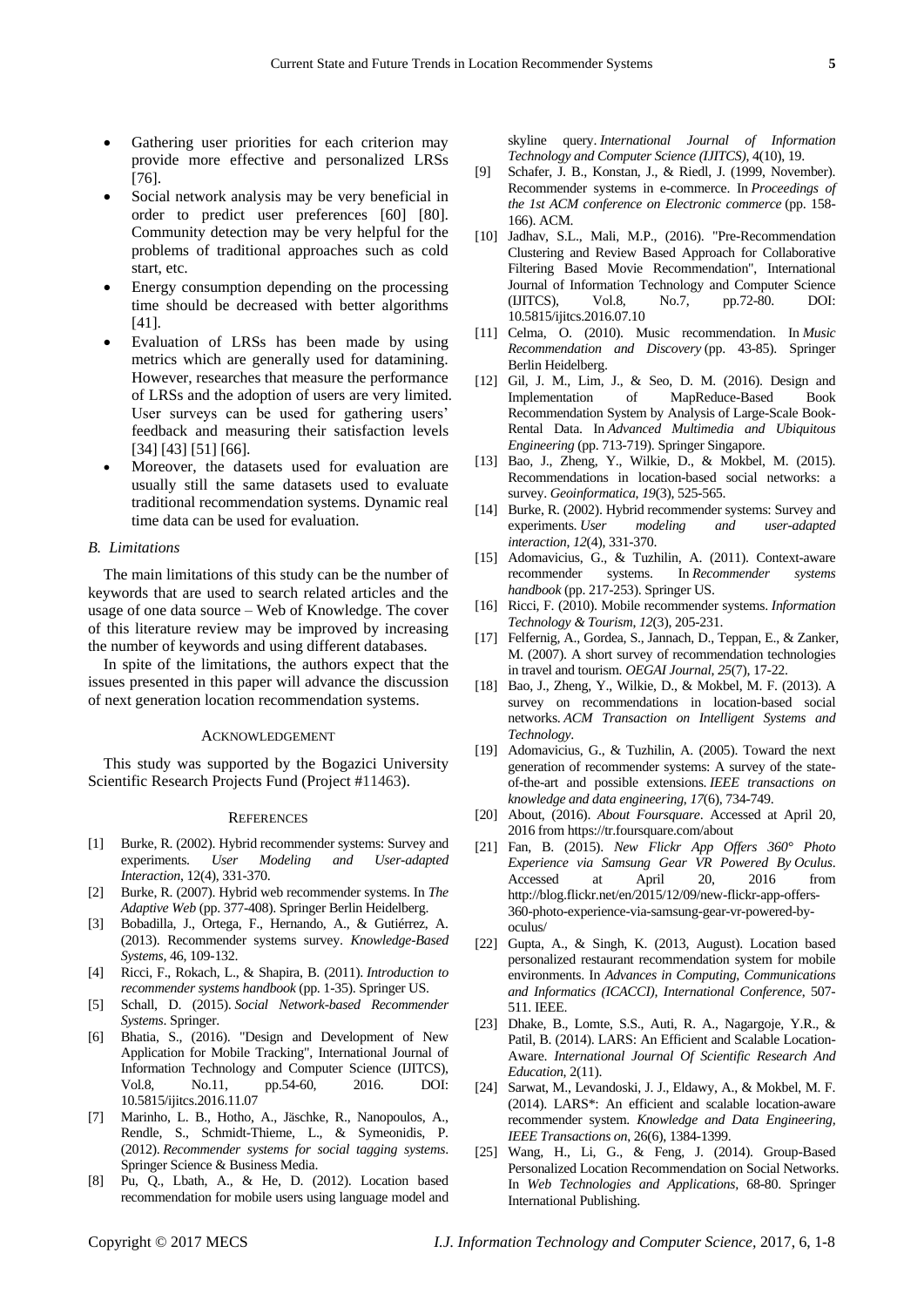- [26] Yin, H., Cui, B., Sun, Y., Hu, Z., & Chen, L. (2014). LCARS: A spatial item recommender system. *ACM Transactions on Information Systems (TOIS)*, *32*(3), 11.
- [27] Krishna, P. V., Misra, S., Joshi, D., & Obaidat, M. S. (2013, May). Learning automata based sentiment analysis for recommender system on cloud. In *Computer, Information and Telecommunication Systems (CITS), International Conference*, 1-5. IEEE.
- [28] Majid, A., Chen, L., Chen, G., Mirza, H. T., Hussain, I., & Woodward, J. (2013). A context-aware personalized travel recommendation system based on geotagged social media data mining. *International Journal of Geographical Information Science*, 27(4), 662-684.
- [29] Memon, I., Chen, L., Majid, A., Lv, M., Hussain, I., & Chen, G. (2015). Travel recommendation using geo-tagged photos in social media for tourist. *Wireless Personal Communications*, 80(4), 1347-1362.
- [30] Cao, L., Luo, J., Gallagher, A. C., Jin, X., Han, J., & Huang, T. S. (2010, March). A worldwide tourism recommendation system based on geotaggedweb photos. In *ICASSP* (pp. 2274-2277).
- [31] Guo, L., Shao, J., Tan, K.L., & Yang, Y. (2014, July). Wheretogo: Personalized travel recommendation for individuals and groups. In *Mobile Data Management, IEEE 15th International Conference*, 1, 49-58.
- [32] Subramaniyaswamy, V., Vijayakumar, V., Logesh, R., & Indragandhi, V. (2015). Intelligent Travel Recommendation System by Mining Attributes from Community Contributed Photos. *Procedia Computer Science*, 50, 447-455.
- [33] Xu, Z., Chen, L., & Chen, G. (2015). Topic based contextaware travel recommendation method exploiting geotagged photos. *Neurocomputing*, *155*, 99-107.
- [34] Park, M. H., Hong, J. H., & Cho, S. B. (2007). Locationbased recommendation system using bayesian user's preference model in mobile devices. In *Ubiquitous Intelligence and Computing* (pp. 1130-1139). Springer Berlin Heidelberg.
- [35] Kuo, M. H., Chen, L. C., & Liang, C. W. (2009). Building and evaluating a location-based service recommendation system with a preference adjustment mechanism. *Expert Systems with Applications*, *36*(2), 3543-3554.
- [36] Shimada, K., Uehara, H., & Endo, T. (2014, August). A comparative study of potential-of-interest days on a sightseeing spot recommender. In *Advanced Applied Informatics (IIAIAAI), IIAI 3rd International Conference*, 555-560.
- [37] Shih, D. H., Yen, D. C., Lin, H. C., & Shih, M. H. (2011). An implementation and evaluation of recommender systems for traveling abroad. *Expert Systems with Applications*, *38*(12), 15344-15355.
- [38] Aihara, K., Koshiba, H., & Takeda, H. (2011). Behavioral cost-based recommendation model for wanderers in town. In *Human-Computer Interaction. Towards Mobile and Intelligent Interaction Environments* (pp. 271-279). Springer Berlin Heidelberg.
- [39] Zheng, Y., Zhang, L., Ma, Z., Xie, X., & Ma, W. Y. (2011). Recommending friends and locations based on individual location history. *ACM Transactions on the Web (TWEB)*, *5*(1), 5.
- [40] Zheng, V. W., Zheng, Y., Xie, X., & Yang, Q. (2012). Towards mobile intelligence: Learning from GPS history data for collaborative recommendation. *Artificial Intelligence*, *184*, 17-37.
- [41] Rodriguez-Carrion, A., Garcia-Rubio, C., Campo, C., Cortés-Martín, A., Garcia-Lozano, E., & Noriega-Vivas, P. (2012). Study of LZ-Based location prediction and its application to transportation recommender systems.

*Sensors*, *12*(6), 7496-7517.

- [42] Bedi, P., Agarwal, S. K., Sharma, S., & Joshi, H. (2014, September). SAPRS: Situation-Aware Proactive Recommender system with explanations. In *Advances in Computing, Communications and Informatics (ICACCI, 2014 International Conference on* (pp. 277-283). IEEE.
- [43] Yu, Z., Feng, Y., Xu, H., & Zhou, X. (2014). Recommending travel packages based on mobile crowdsourced data. *Communications Magazine*, IEEE, 52(8), 56-62.
- [44] Sattari, M., Toroslu, I. H., Karagoz, P., Symeonidis, P., & Manolopoulos, Y. (2015). Extended feature combination model for recommendations in location-based mobile services. *Knowledge and Information Systems*, 44(3), 629- 661.
- [45] Yin, H., Cui, B., Chen, L., Hu, Z., & Zhang, C. (2015). Modeling location-based user rating profiles for personalized recommendation. *ACM Transactions on Knowledge Discovery from Data (TKDD)*, 9(3), 19.
- [46] Mordacchini, M., Passarella, A., Conti, M., Allen, S. M., Chorley, M. J., Colombo, G. B., ... & Whitaker, R. M. (2015). Crowdsourcing through Cognitive Opportunistic Networks. *ACM Transactions on Autonomous and Adaptive Systems (TAAS)*, 10(2), 13.
- [47] Saraee, M., Khan, S., & Yamaner, S. (2005). Data mining approach to implement a recommendation system for electronic tour guides. In *Proceedings of The 2005 International Conference on E-Business, Enterprise Information Systems, E-Government, and Outsourcing, EEE 2005, Las Vegas, Nevada, USA, June 20-23, 2005* (pp. 215- 218). CSREA Press.
- [48] Lee, B. H., Kim, H. N., Jung, J. G., & Jo, G. S. (2006, September). Location-based service with context data for a restaurant recommendation. In *Database and Expert Systems Applications* (pp. 430-438). Springer Berlin Heidelberg.
- [49] Horozov, T., Narasimhan, N., & Vasudevan, V. (2006, January). Using location for personalized POI recommendations in mobile environments. In *Applications and the Internet, 2006. SAINT 2006. International Symposium on* (pp. 6-pp). IEEE.
- [50] Huang, C. C., Manh, H. N., & Hwang, T. H. (2013, December). Vehicle trajectory prediction across nonoverlapping camera networks. In *Connected Vehicles and Expo (ICCVE), 2013 International Conference on* (pp. 375- 380). IEEE.
- [51] Gavalas, D., & Kenteris, M. (2011). A web-based pervasive recommendation system for mobile tourist guides. *Personal and Ubiquitous Computing*, *15*(7), 759-770.
- [52] Lu, E. H. C., Ying, J. J. C., Chen, H. S., Lin, K. W., Tseng, V. S., Tsai, H. W., ... & Lin, S. C. (2012, August). Simulation framework for travel trajectory generation and mobile transaction modeling. In *Information Security and Intelligence Control (ISIC), 2012 International Conference on* (pp. 115-118). IEEE.
- [53] Hasegawa, T., & Hayashi, T. (2013, June). Collaborative filtering based spot recommendation seamlessly available in home and away areas. In *Computer and Information Science (ICIS), 2013 IEEE/ACIS 12th International Conference on* (pp. 547-548). IEEE.
- [54] Takeuchi, Y., & Sugimoto, M. (2006). CityVoyager: an outdoor recommendation system based on user location history. In *Ubiquitous intelligence and computing* (pp. 625- 636). Springer Berlin Heidelberg.
- [55] Li, E., Chen, X., Hao, T., & Fu, X. (2013, July). Research on LBS-based Optimizing Personal Recommendation System. In *2nd International Conference on Advances in Computer Science and Engineering (CSE 2013)*. Atlantis Press.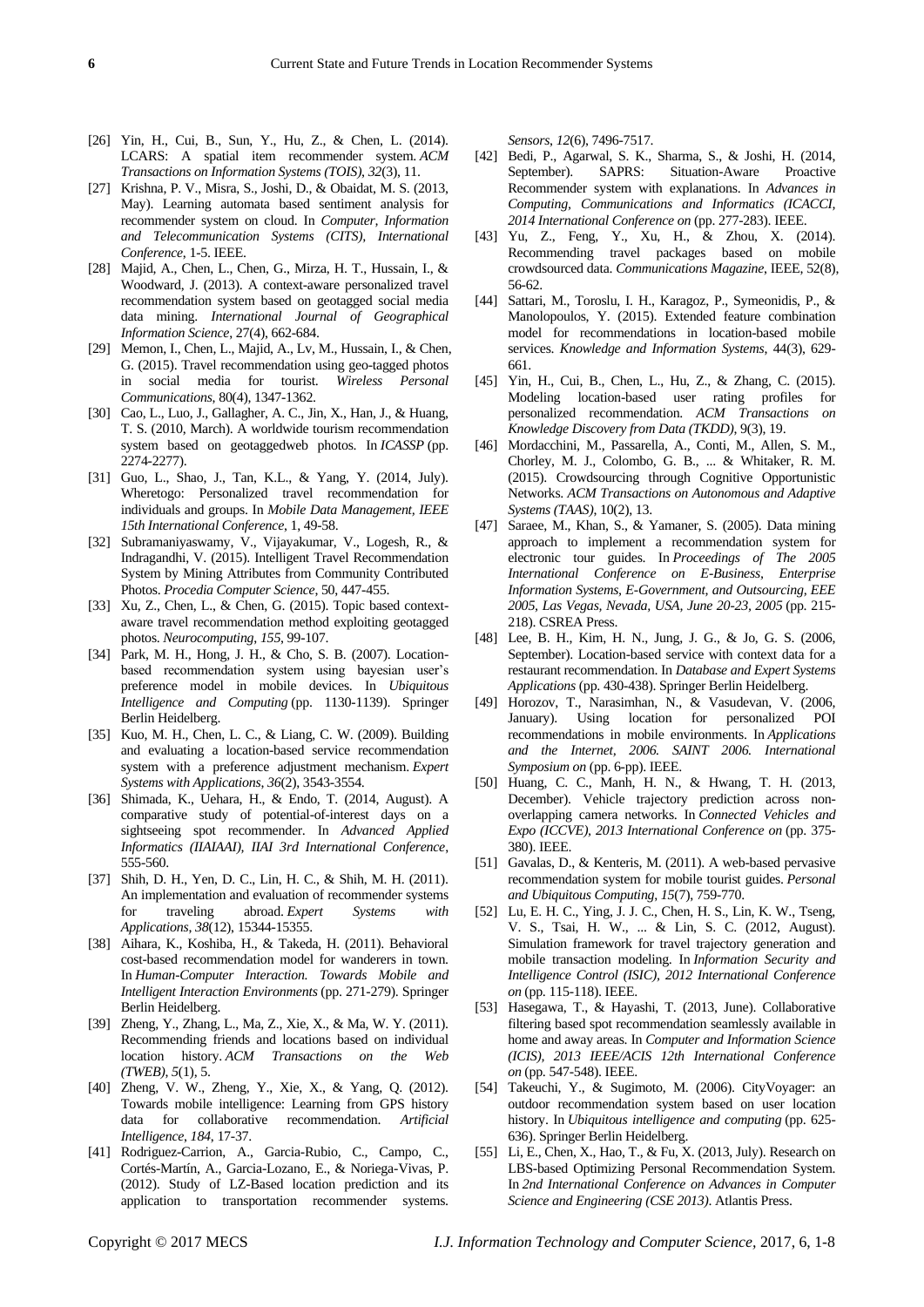- [56] Barranco, M. J., Noguera, J. M., Castro, J., & Mart nez, L. (2012). A context-aware mobile recommender system based on location and trajectory. In *Management intelligent systems* (pp. 153-162). Springer Berlin Heidelberg.
- [57] MARTINEZ, L. (2012). A location-aware tourism recommender system based on mobile devices. In *Uncertainty Modeling in Knowledge Engineering and Decision Making: Proceedings of the 10th International FLINS Conference, Istanbul, Turkey, 26-29 August 2012* (Vol. 7, p. 34). World Scientific.
- [58] Batet, M., Moreno, A., Sánchez, D., Isern, D., & Valls, A. (2012). Turist@: Agent-based personalised recommendation of tourist activities. *Expert Systems with Applications*, *39*(8), 7319-7329.
- [59] Noguera, J. M., Barranco, M. J., Segura, R. J., & Martínez, L. (2012). A mobile 3D-GIS hybrid recommender system for tourism. *Information Sciences*, *215*, 37-52.
- [60] Biancalana, C., Gasparetti, F., Micarelli, A., & Sansonetti, G. (2013). An approach to social recommendation for contextaware mobile services. *ACM Transactions on Intelligent Systems and Technology (TIST)*, *4*(1), 10.
- [61] Knoch, S., Chapko, A., Emrich, A., Werth, D., & Loos, P. (2012, September). A Context-Aware Running Route Recommender Learning from User Histories Using Artificial Neural Networks. In *Database and Expert Systems Applications (DEXA), 2012 23rd International Workshop on* (pp. 106-110). IEEE.
- [62] Tsai, C. Y., & Lai, B. H. (2013, July). A Customized Visiting Route Service under RFID Environment. In *Computer Software and Applications Conference Workshops (COMPSACW), 2013 IEEE 37th Annual* (pp. 397-402). IEEE.
- [63] Sasaki, W., & Takama, Y. (2013, December). Walking Route Recommender System Considering SAW Criteria. In *Technologies and Applications of Artificial Intelligence (TAAI), 2013 Conference on* (pp. 246-251). IEEE.
- [64] Yawutthi, S., & Natwichai, J. (2014, May). An Efficient Indexing for Top-k Query Answering in Location-Based Recommendation System. In *Information Science and Applications (ICISA), International Conference*, 1-4.
- [65] Umanets, A., Ferreira, A., & Leite, N. (2014). GuideMe–A tourist guide with a recommender system and social interaction. *Procedia Technology*, *17*, 407-414.
- [66] Benouaret, I., & Lenne, D. (2015, October). Personalizing the Museum Experience through Context-Aware Recommendations. In *Systems, Man, and Cybernetics (SMC), 2015 IEEE International Conference* (pp. 743-748).
- [67] Wen-ying, Z., & Guo-ming, Q. (2013, July). A new framework of a personalized location-based restaurant recommendation system in mobile application. In *Management Science and Engineering (ICMSE), 2013 International Conference on* (pp. 166-172). IEEE.
- [68] Chu, C. H., & Wu, S. H. (2013, June). A Chinese restaurant recommendation system based on mobile context-aware services. In *Mobile Data Management (MDM), 2013 IEEE 14th International Conference on* (Vol. 2, pp. 116-118). IEEE.
- [69] Meehan, K., Lunney, T., Curran, K., & McCaughey, A. (2013, March). Context-aware intelligent recommendation system for tourism. In *Pervasive Computing and Communications Workshops (PERCOM Workshops), 2013 IEEE International Conference on* (pp. 328-331). IEEE.
- [70] Jiang, S., Qian, X., Shen, J., Fu, Y., & Mei, T. (2015). Author Topic Model-Based Collaborative Filtering for Personalized POI Recommendations. *Multimedia*, 17(6), 907-918.
- [71] Tiwari, S., & Kaushik, S. (2014, July). Information

enrichment for tourist spot recommender system using location aware crowdsourcing. In *Mobile Data Management (MDM), 2014 IEEE 15th International Conference on* (Vol. 2, pp. 11-14). IEEE.

- [72] Baudisch, P. (1999, May). Joining collaborative and contentbased filtering. In *Proceedings of the ACM CHI Workshop on Interacting with Recommender Systems* (pp. 1-3).
- [73] Savage, N. S., Baranski, M., Chavez, N. E., & Höllerer, T. (2012). I'm feeling loco: A location based context aware recommendation system. In *Advances in Location-Based Services* (pp. 37-54). Springer Berlin Heidelberg.
- [74] Schafer, J. B., Frankowski, D., Herlocker, J., & Sen, S. (2007). Collaborative filtering recommender systems. In *The adaptive web* (pp. 291-324). Springer Berlin Heidelberg.
- [75] Ying, J.C., Chen, H. S., Lin, K. W., Lu, E. H.C., Tseng, V.S., Tsai, H.W., & Lin, S. C. (2014). Semantic trajectory-based high utility item recommendation system. *Expert Systems with Applications*, 41(10), 4762-4776.
- [76] Di Bitonto, P., Laterza, M., Roselli, T., & Rossano, V. (2010). Multi-criteria retrieval in cultural heritage recommendation systems. In *Knowledge-Based and Intelligent Information and Engineering Systems* (pp. 64-73). Springer Berlin Heidelberg.
- [77] Kwon, H. J., & Hong, K. S. (2012). Personalized Mobile Social Network System Using Collaborative Filtering. In *Computer Applications for Graphics, Grid Computing, and Industrial Environment* (pp. 215-221). Springer Berlin Heidelberg.
- [78] Riboni, D., & Bettini, C. (2014, March). Differentiallyprivate release of check-in data for venue recommendation. In *Pervasive Computing and Communications (PerCom), 2014 IEEE International Conference on* (pp. 190-198). IEEE.
- [79] Kenteris, M., Gavalas, D., & Economou, D. (2011). Mytilene E-guide: a multiplatform mobile application tourist guide exemplar. *Multimedia Tools and Applications*, *54*(2), 241-262.
- [80] Arya, A., Ragini, S., Kumar, H., & Abinaya, G. (2012). A text analysis based seamless framework for predicting human personality traits from social networking sites. *International Journal of Information Technology and Computer Science (IJITCS)*, 4(10), 29.

#### **Authors' Profiles**



**Aysun Bozanta** is a PhD candidate and Research Assistant in the Department of Management Information Systems at Bogazici University, Turkey. She earned M.A. degree from Bogazici University Management Information Systems Department and a B.Sc. double major degree in Management Information Systems Department and

Mathematical Engineering Department. Her primary research interests include data analysis techniques, quantitative methods, information systems analysis, design and development.



**Birgul Kutlu** is a Full Professor and Chair of Management Information Systems Department of Bogazici University, Turkey. She teaches several Information Systems and Programming courses at undergraduate and graduate levels. Her primary research interests include elearning, distance education, virtual